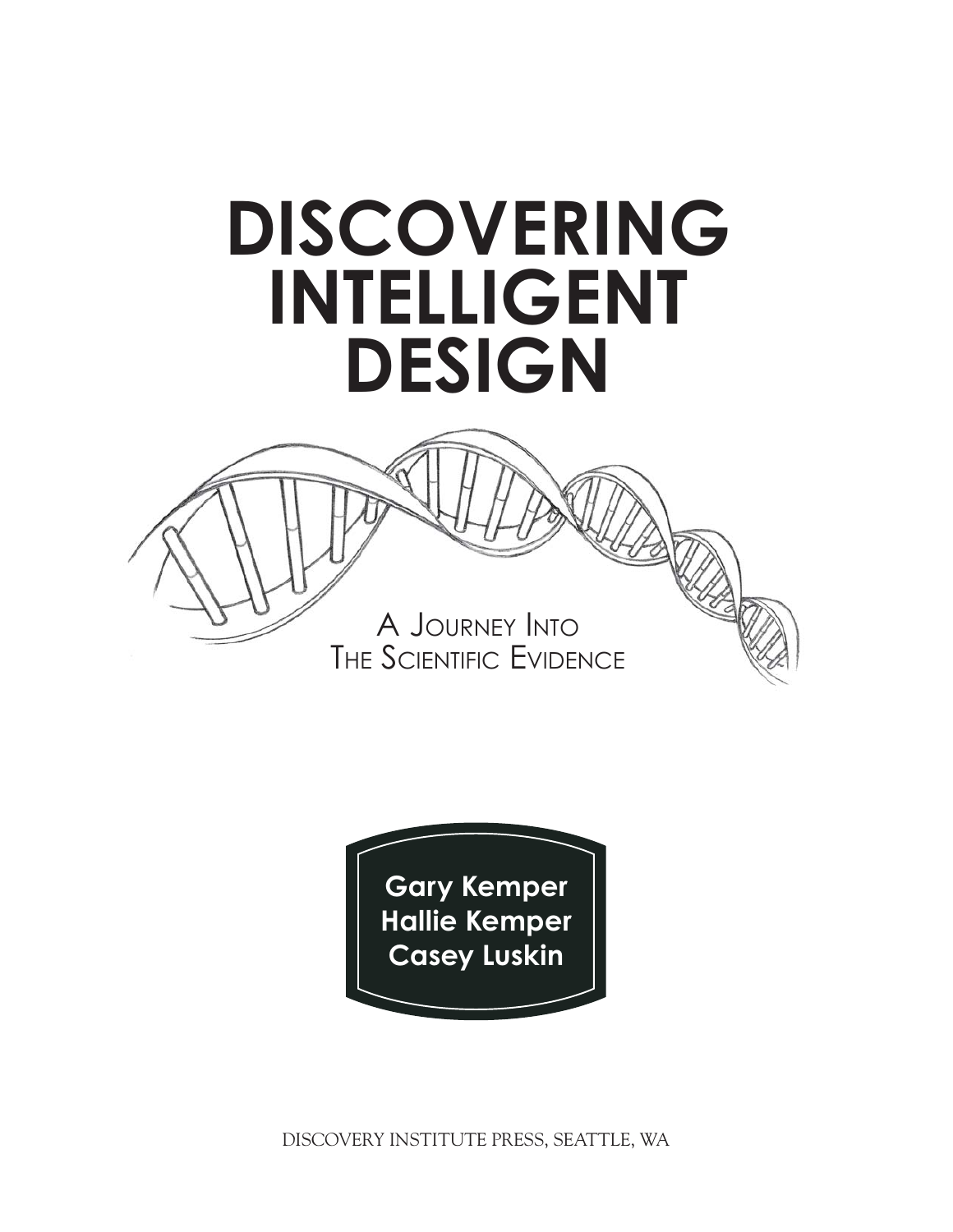**Description** The *Discovering Intelligent Design* textbook is part of a comprehensive curriculum that presents both the biological and cosmological evidence in support of the scientific theory of intelligent design. Developed for middle-school-age students to adults, the curriculum also includes a workbook with learning activities and a DVD with video clips keyed to the content of the textbook. Produced by Discovery Institute in conjunction with Illustra Media, the curriculum is intended for use by homeschools and private schools. The curriculum is divided into six modules that explore topics such as the origin and development of the universe, the origin of biological complexity, the fossil record's evidence (or lack thereof) for universal common descent, and the broader cultural debate over intelligent design. More information can be obtained by visiting the curriculum's website, **http://discoveringid.org**.

**Copyright Notice** Copyright © 2013 by Gary Kemper, Hallie Kemper, and Casey Luskin. All Rights Reserved.

**Library Cataloging Data** *Discovering Intelligent Design: A Journey into the Scientific Evidence* by Gary Kemper, Hallie Kemper, and Casey Luskin

286 pages, 8.5 x 11x 0.6 inches or 280 x 216 x 15 mm, 1.5 lbs or 680 g.

Library of Congress Control Number: 2013934288

BISAC: SCI015000 SCIENCE/Cosmology

BISAC: SCI027000 SCIENCE/Life Sciences/Evolution

BISAC: SCI034000 SCIENCE/History

BISAC: SCI075000 SCIENCE/Philosophy & Social Aspects

ISBN-13: 978-1-936599-08-0

ISBN-10: 1936599082

**Publisher Information**  Discovery Institute Press, 208 Columbia Street, Seattle, WA 98104

#### **http://www.discoveryinstitutepress.com**

Published in the United States of America on acid-free paper.

First Edition, First Printing, May 2013.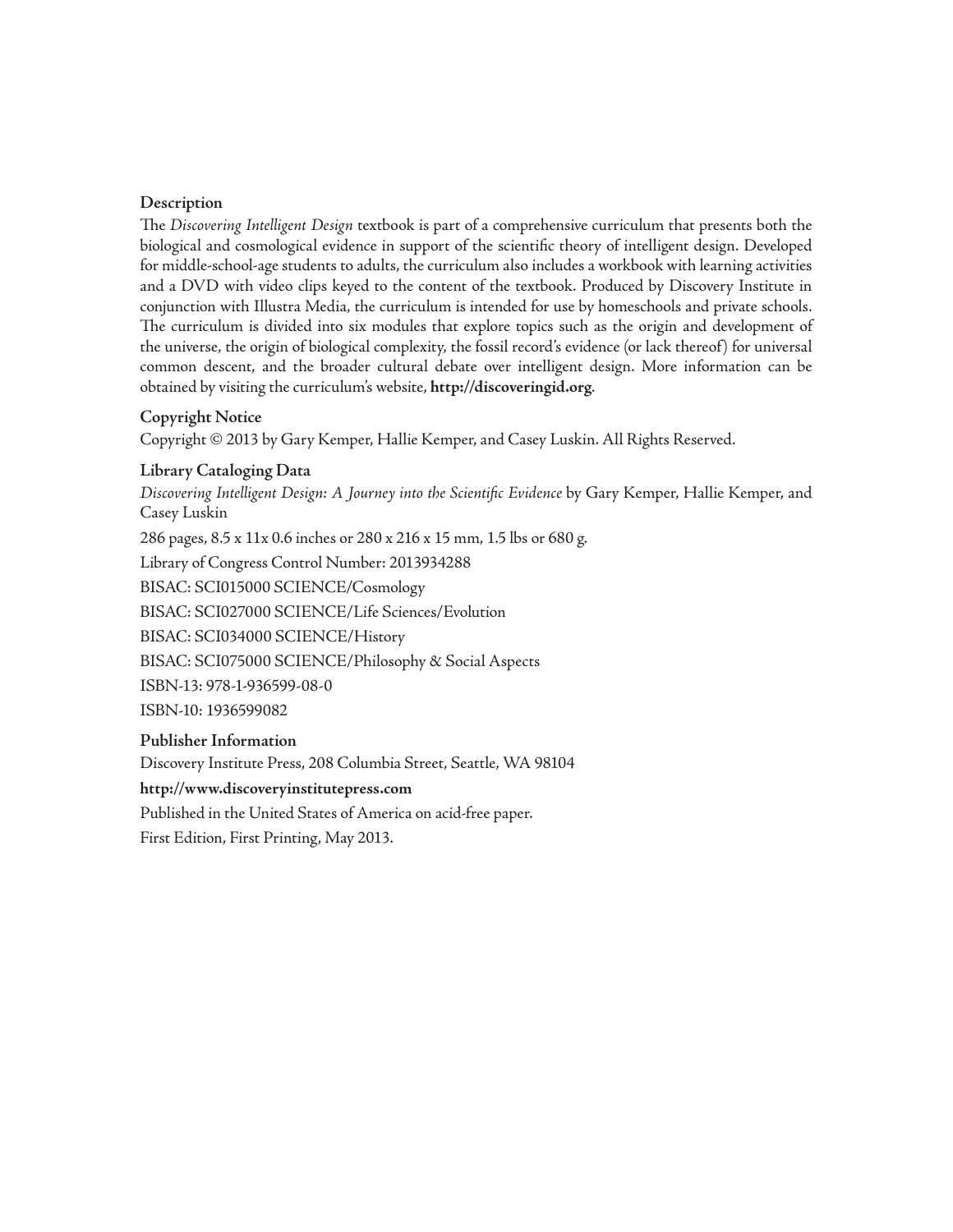# **TABLE OF CONTENTS**



## **SECTION I: DEFINING MOMENT**

| Introducing terms important to the debate over intelligent design |  |
|-------------------------------------------------------------------|--|
|                                                                   |  |
| An introduction to Darwinism and critical thinking                |  |

## **SECTION II: COSMIC DESIGN**

| Big Bang cosmology and the evidence for a finite universe                  |  |
|----------------------------------------------------------------------------|--|
| Fine-tuning of the universe and the evidence for cosmic design             |  |
| Materialist attempts to explain the origin and fine-tuning of the universe |  |
| The fine-tuning of planet Earth and the solar system                       |  |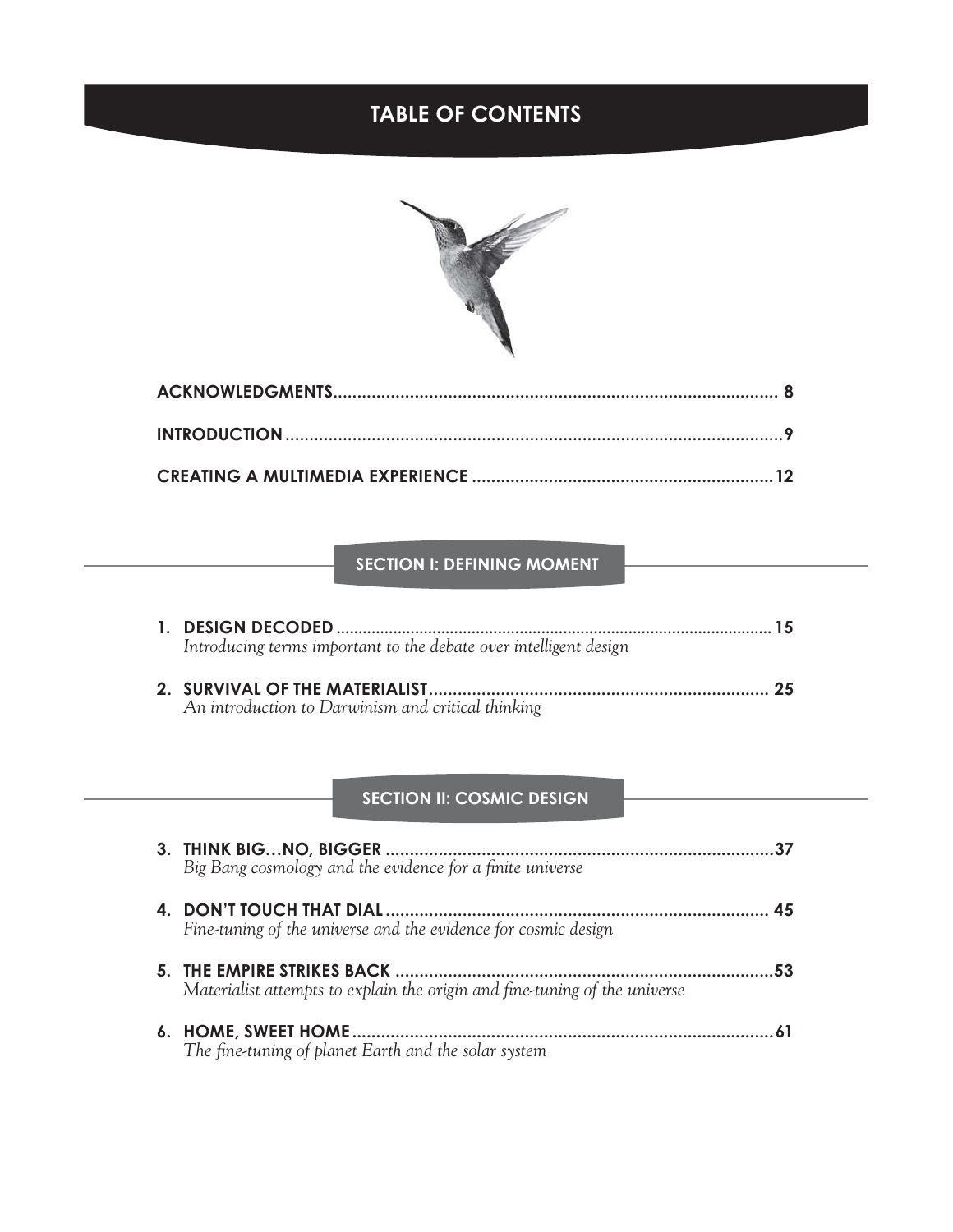### **SECTION III: COMPLEXITY OF LIFE**

| Chance chemical processes and the origin of life                                                   |
|----------------------------------------------------------------------------------------------------|
| 83<br>The origin of biological information                                                         |
| 9. OPENING THE BLACK BOX.<br>.93<br>Irreducible complexity and the biochemical evidence for design |
| .103<br>Body plans of organisms and their challenge to Darwinism                                   |
| <b>11. BODY OF EVIDENCE</b><br>The engineering design of the human body                            |
| How "junk" DNA and other flawed arguments hinder science                                           |

## **SECTION IV: COMMON DESCENT**

| The failure of the tree of life points to common design      |       |
|--------------------------------------------------------------|-------|
| Famous frauds and icons which show micro, not macroevolution | . 153 |
| Abrupt appearance of new organisms in the fossil record      |       |
| Problems with highly publicized alleged transitional forms   |       |
| What fossils, genetics, and the mind say about human origins | 183   |

#### **SECTION V: SUMMARIZING THE EVIDENCE**

| Assessing the evidence for intelligent design |  |
|-----------------------------------------------|--|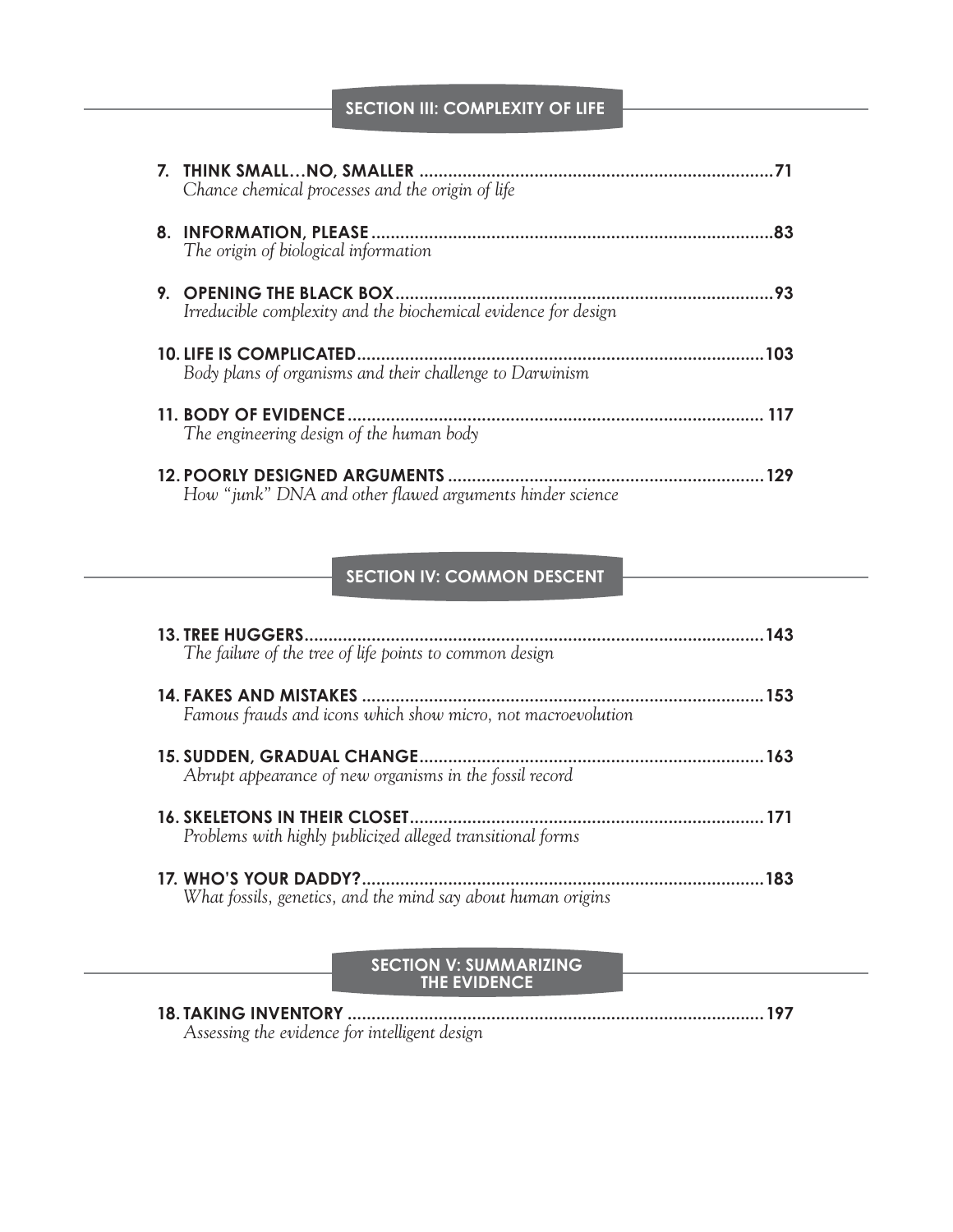### **SECTION VI: ACADEMIC FREEDOM**

| Why materialists react harshly to ID, and how they maintain a stronghold in our culture |  |
|-----------------------------------------------------------------------------------------|--|
|                                                                                         |  |
| The positive case for design, responses to objections, and getting involved             |  |

## **APPENDICES AND ENDNOTES**

| APPENDIX A: THE SCIENTIFIC VALUE OF INTELLIGENT DESIGN  238 |
|-------------------------------------------------------------|
|                                                             |
|                                                             |
|                                                             |
|                                                             |
|                                                             |
|                                                             |
|                                                             |
|                                                             |
|                                                             |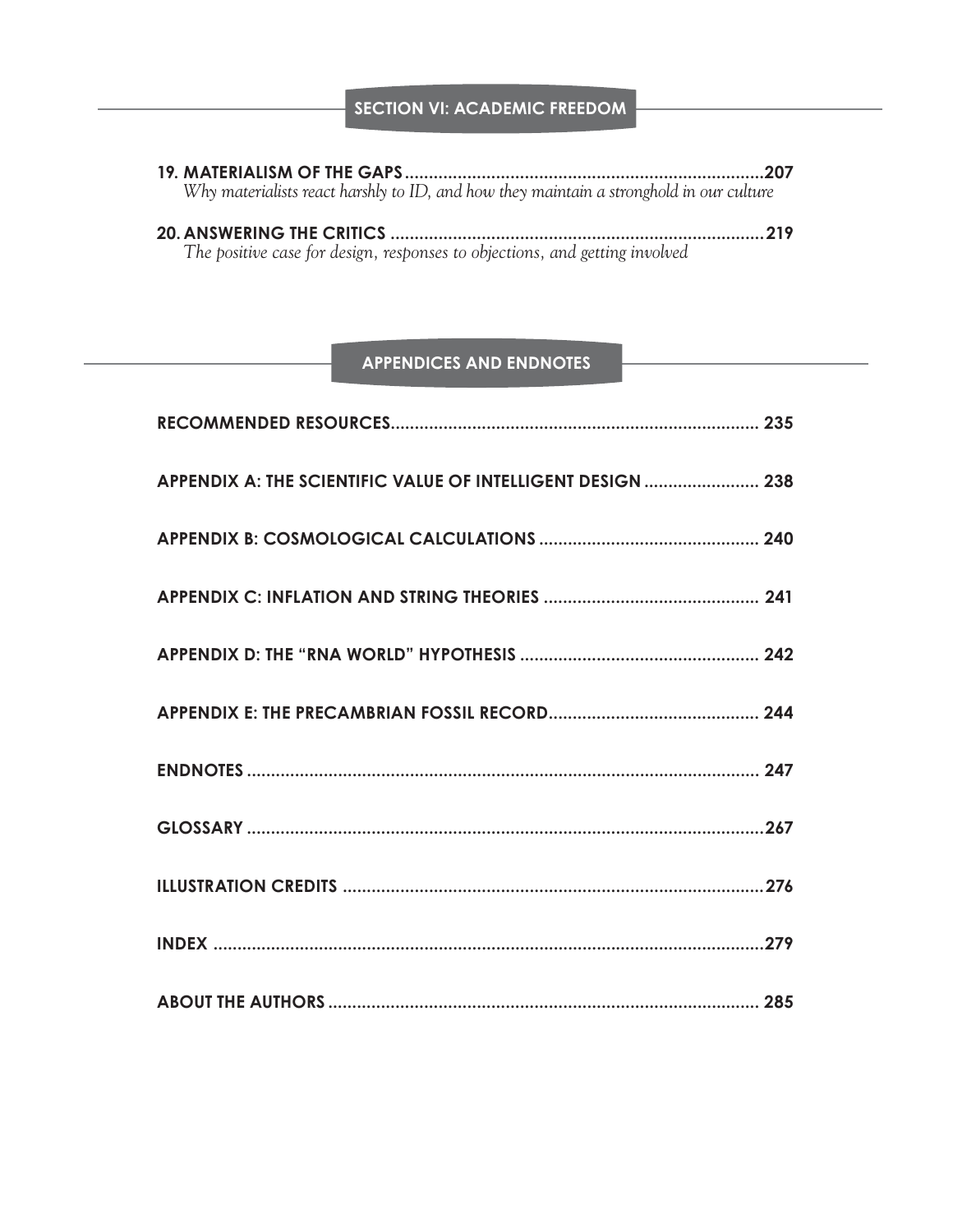# **INTRODUCTION**

Over the past<br>
Century, tremendous discoveries and insights have been made in many scientific fields—information that can help us better understand our bodies and the world around us. We live in an exciting era, with unparalleled opportunities to learn about these new discoveries.

But do scientists always agree? While all scientists deal with the same facts, they often have different interpretations. Not everyone is aware of these controversies, and most people only learn about the evidence after it has been interpreted to fit prevailing theories. For example, scientists actively debate fundamental questions about origins, such as:

- How did the universe begin and develop?
- Is there anything special about our planet?
- How did the first life originate?
- Where did the information in DNA come from?
- How did complex biological systems like the eye develop?
- What does the fossil record say about the origin of species?

For answers to questions like these, much of the scientific evidence points away from unguided causes and toward purposeful design. In our culture, however, scientists and educators who

mention the possibility of design are often accused of having religious motives and are labeled "anti-science." This book will explore the evidence and follow it wherever it leads. The authors think the facts point compellingly toward a scientific theory of intelligent design (ID). The book is divided into six sections that explain this evidence:

- Section I provides an overview of viewpoints and terms common to this controversy.
- Section II examines theories about the origin and development of the cosmos.
- Section III investigates the origin of life, including the origin of information in DNA, and also critiques Darwinian evolution while presenting the case for biological design.
- Section IV explores the evidence for common descent, and many problems with the theory that all living organisms are related.
- Section V summarizes the evidence for design.
- Section VI reviews the tactics used by critics to silence debate, responds to some common objections, and gives ideas about how the reader can get further involved.

The intent behind *Discovering Intelligent Design*  (*DID*) is to provide an overview rather than an indepth analysis of the subjects, simplifying technical jargon and complex concepts without sacrificing accuracy. The basic goal has been to provide a scientifically current and technically correct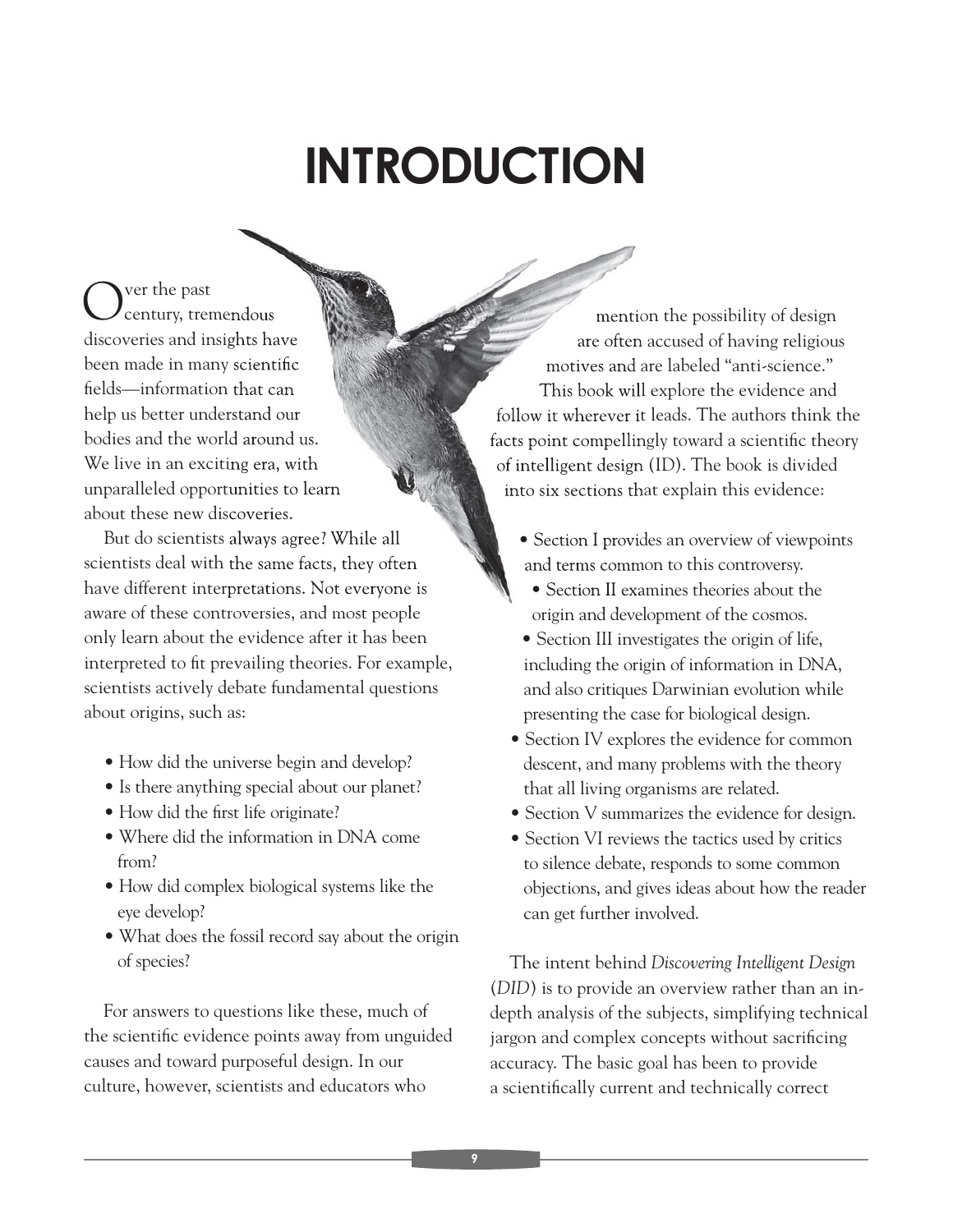presentation of the science supporting ID at a level that a student or layperson can comprehend.

Who can use *DID*? In a word (or two), most anyone. While best classified as a textbook, *DID* reads like a book and is intended for a wide range of ages—from teen to adult—in settings such as:

- Private schools.
- General family and home setting.
- Homeschools.
- Church environments.
- Community groups.
- Extracurricular school organizations (such as IDEA Clubs<sup>1</sup>).
- Personal use.

When used as a textbook, *DID* is not intended to replace standard subject science texts, but instead can supplement them by presenting information not available in many standard textbooks. Readers are encouraged not to just take our word for this material, but to use it as a starting point for further research.

#### **WHY** *DISCOVERING INTELLIGENT DESIGN***?**

*DID* was written to fill a specific niche. There are other excellent textbooks about intelligent design, such as *The Design of Life: Discovering Signs of Intelligence in Biological Systems*, which provide a compelling and thorough presentation of the scientific evidence. However, such textbooks are written at an advanced level and do not comprehensively cover both the biological and cosmological evidence for design.

Another superb textbook is *Explore Evolution: The Arguments For and Against Neo-Darwinism* however this supplemental textbook focuses only on biology and evolution, and does not cover cosmology or intelligent design. Finally, there are numerous other high-quality books out there on intelligent design—but they either are not written as a comprehensive study tool, or include religious components.

While we highly recommend the two books mentioned above (as well as many other resources), there is a reason why *DID* stands out. At the time of its publication, *DID* is the only strictly scientific textbook that comprehensively introduces both the cosmological and biological evidence for intelligent design at a layperson's level.

*DID* has been written as a stand-alone text; however, it can also be used in conjunction with a companion DVD to create an integrated multimedia learning experience. Throughout the book, prompts encourage readers to watch DVD segments, which have been drawn from four highly regarded documentaries: *Unlocking the Mystery of Life, The Privileged Planet, Darwin's Dilemma,* and *Icons of Evolution*. For more information regarding the DVD, see the next section, Creating a Multimedia Experience.

At the beginning of each chapter, readers will find a thought-provoking question to help introduce the material. Each chapter then concludes with multiple discussion questions to allow reflection and further investigation. Instructors or small discussion group leaders will find these questions valuable in encouraging critical thinking.

In addition, a separate workbook has been created to enhance the book's educational value for younger readers / students. The workbook provides additional questions for each chapter. It can be purchased at **www.discoveringid.org**.

### **A NOTE ON USE IN PUBLIC SCHOOLS**

This supplemental textbook is not intended for use in public schools. ID is a scientific theory and is not religiously based, but we live in a highlycharged political climate that is often hostile to ID. While ID should be perfectly legal to discuss in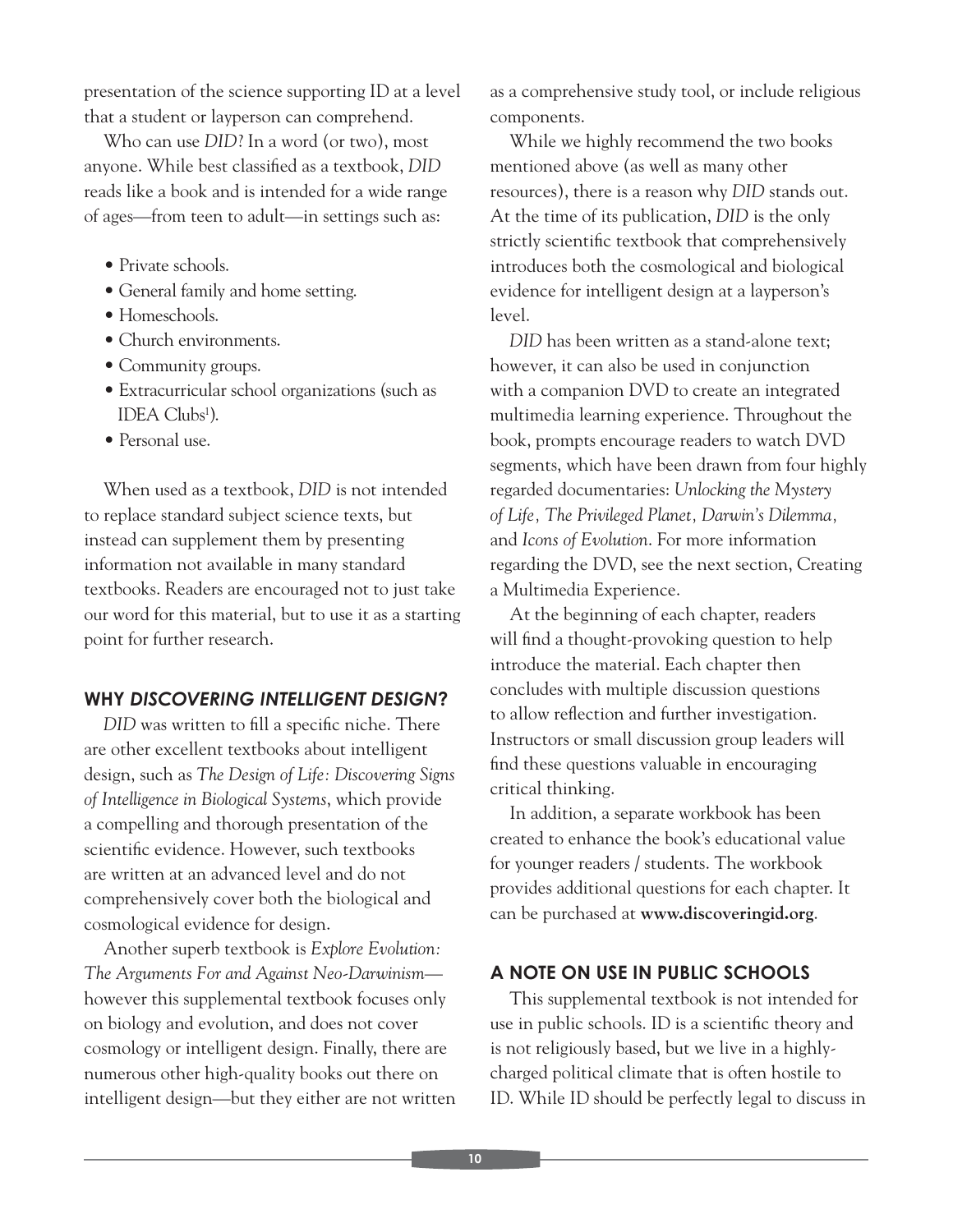public schools, there are strong reasons not to push ID into the public school curriculum.

In particular, the priority of the ID movement is to see the theory progress and mature as a science. However, when the subject is forced into public schools, it tends to generate controversy, changing the topic from a scientific investigation into an emotional, politicized debate. This can result in persecution of ID proponents in the academy, ultimately preventing ID from gaining a fair hearing within the scientific community. The policy of the Discovery Institute, the leading organization supporting ID, states:

As a matter of public policy, Discovery Institute opposes any effort to require the teaching of intelligent design by school districts or state boards of education. Attempts to mandate teaching about intelligent design only politicize the theory and will hinder fair and open discussion of the merits of the theory among scholars and within the scientific community. Furthermore, most teachers at the present time do not know enough about intelligent design to teach about it accurately and objectively.

Instead of mandating intelligent design, Discovery Institute seeks to increase the coverage of evolution in textbooks. It believes that evolution should be fully and completely presented to students, and they should learn more about evolutionary theory, including its unresolved issues. In other words, evolution should be taught as a scientific theory that is open to critical scrutiny, not as a sacred dogma that can't be questioned.<sup>2</sup>

The uniqueness and utility of *Discovering Intelligent Design* are seen in its inspiration: *DID*'s authors are highly involved in the ID movement and have received many requests from educators, church leaders, discussion-group leaders, and home-schoolers for an ID curriculum that is simple, strictly scientific, and integrated with multimedia activities. The authors regretted that no such ID curriculum existed, so they decided to create it.

We hope that you find *DID* both educational and inspirational as you discover the scientific evidence supporting intelligent design.

Gary Kemper Hallie Kemper Casey Luskin